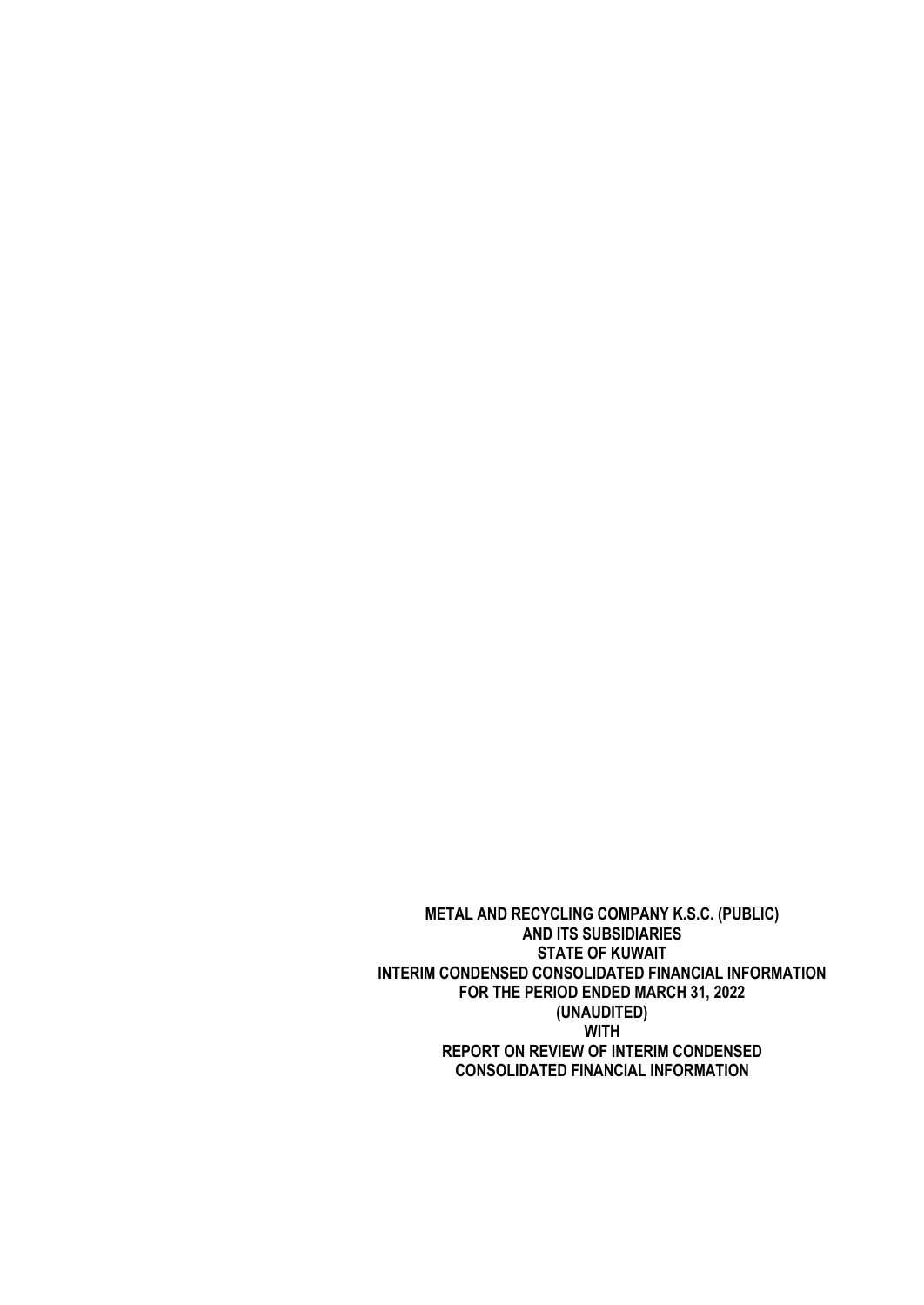METAL AND RECYCLING COMPANY K.S.C. (PUBLIC) AND ITS SUBSIDIARIES STATE OF KUWAIT

# INTERIM CONDENSED CONSOLIDATED FINANCIAL INFORMATION FOR THE PERIOD ENDED MARCH 31, 2022 (UNAUDITED) WITH REPORT ON REVIEW OF INTERIM CONDENSED CONSOLIDATED FINANCIAL INFORMATION

## **CONTENTS**

| Report on review of interim condensed consolidated financial information                              |          |
|-------------------------------------------------------------------------------------------------------|----------|
|                                                                                                       | Pages    |
| Interim condensed consolidated statement of financial position (unaudited)                            |          |
| Interim condensed consolidated statement of profit or loss and other comprehensive income (unaudited) | 4        |
| Interim condensed consolidated statement of changes in equity (unaudited)                             |          |
| Interim condensed consolidated statement of cash flows (unaudited)                                    |          |
| Notes to interim condensed consolidated financial information (unaudited)                             | $7 - 15$ |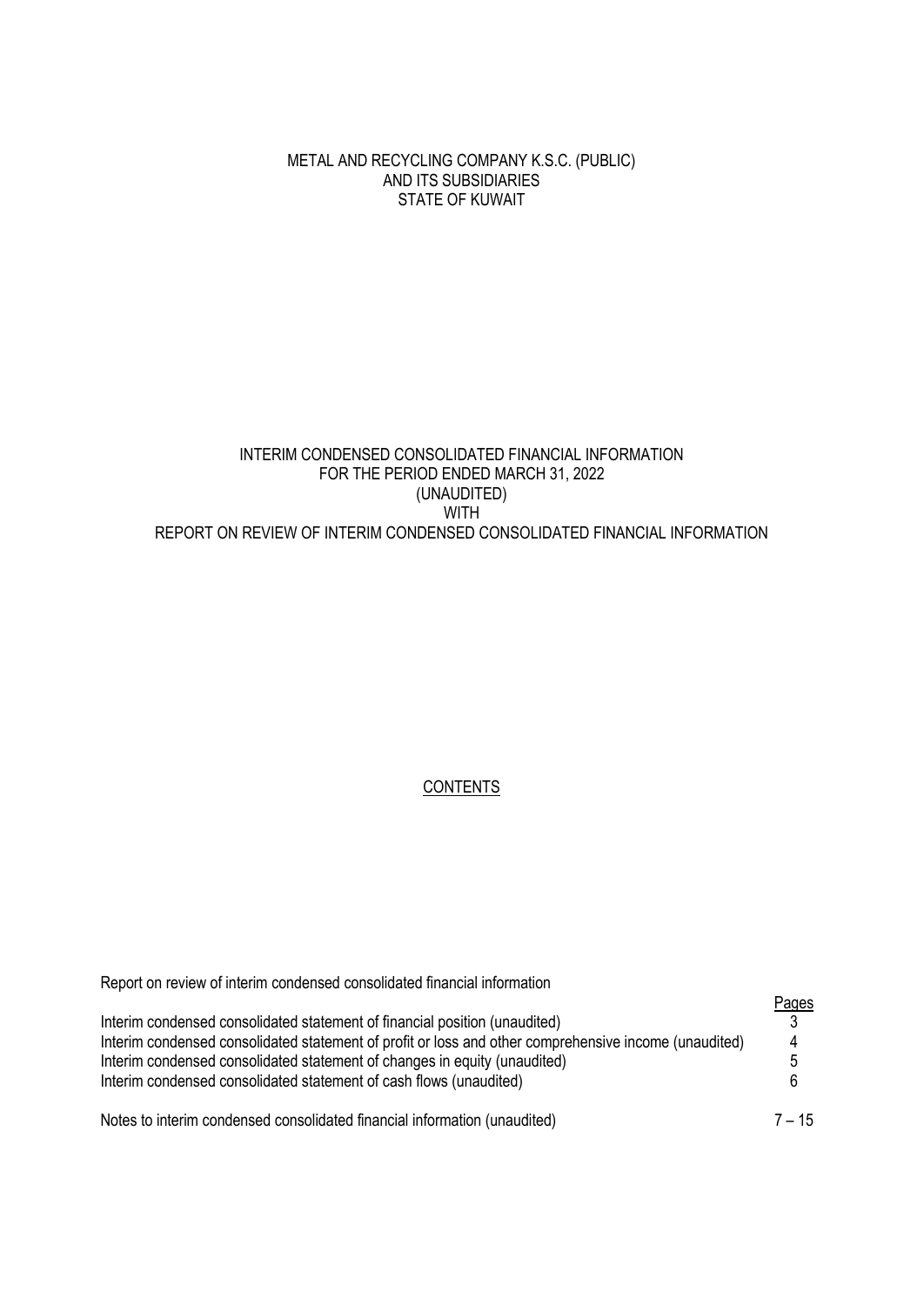

#### RSM Albazie & Co.

Arraya Tower 2, Floors 41& 42 Abdulaziz Hamad Alsagar St., Sharq P.O. Box 2115, Safat 13022. State of Kuwait

> T +965 22961000 F +965 22412761

www.rsm.global/kuwait

#### **REPORT ON REVIEW OF INTERIM CONDENSED CONSOLIDATED FINANCIAL INFORMATION**

To the Board of Directors Metal and Recycling Company K.S.C. (Public) and its subsidiaries State of Kuwait

#### **Introduction**

We have reviewed the accompanying interim condensed consolidated statement of financial position of Metal and Recycling Company K.S.C. (Public) (the "Parent Company") and its subsidiaries (collectively the "Group") as of March 31, 2022, and the related interim condensed consolidated statements of profit or loss and other comprehensive income, statements of changes in equity and cash flows for the three months period then ended. Management of the Parent Company is responsible for the preparation and presentation of this interim condensed consolidated financial information in accordance with International Accounting Standard 34, 'Interim Financial Reporting'. Our responsibility is to express a conclusion on this interim condensed consolidated financial information based on our review.

### **Scope of Review**

We conducted our review in accordance with International Standard on Review Engagements 2410, "Review of Interim condensed consolidated financial Information Performed by the Independent Auditor of the Entity." A review of interim condensed consolidated financial information consists of making inquiries primarily of persons responsible for financial and accounting matters and applying analytical and other review procedures. A review is substantially less in scope than an audit conducted in accordance with International Standards on Auditing and consequently does not enable us to obtain assurance that we would become aware of all significant matters that might be identified in an audit. Accordingly, we do not express an audit opinion.

#### **Conclusion**

Based on our review, nothing has come to our attention that causes us to believe that the accompanying interim condensed consolidated financial information is not prepared, in all material respects, in accordance with International Accounting Standard 34.

#### **Emphasis of matter**

Without qualifying our conclusion, we draw attention to Note (14) regarding right of utilization for a land leased by the Group and held within the Associate Company.

THE POWER OF BEING UNDERSTOOD AUDIT | TAX | CONSULTING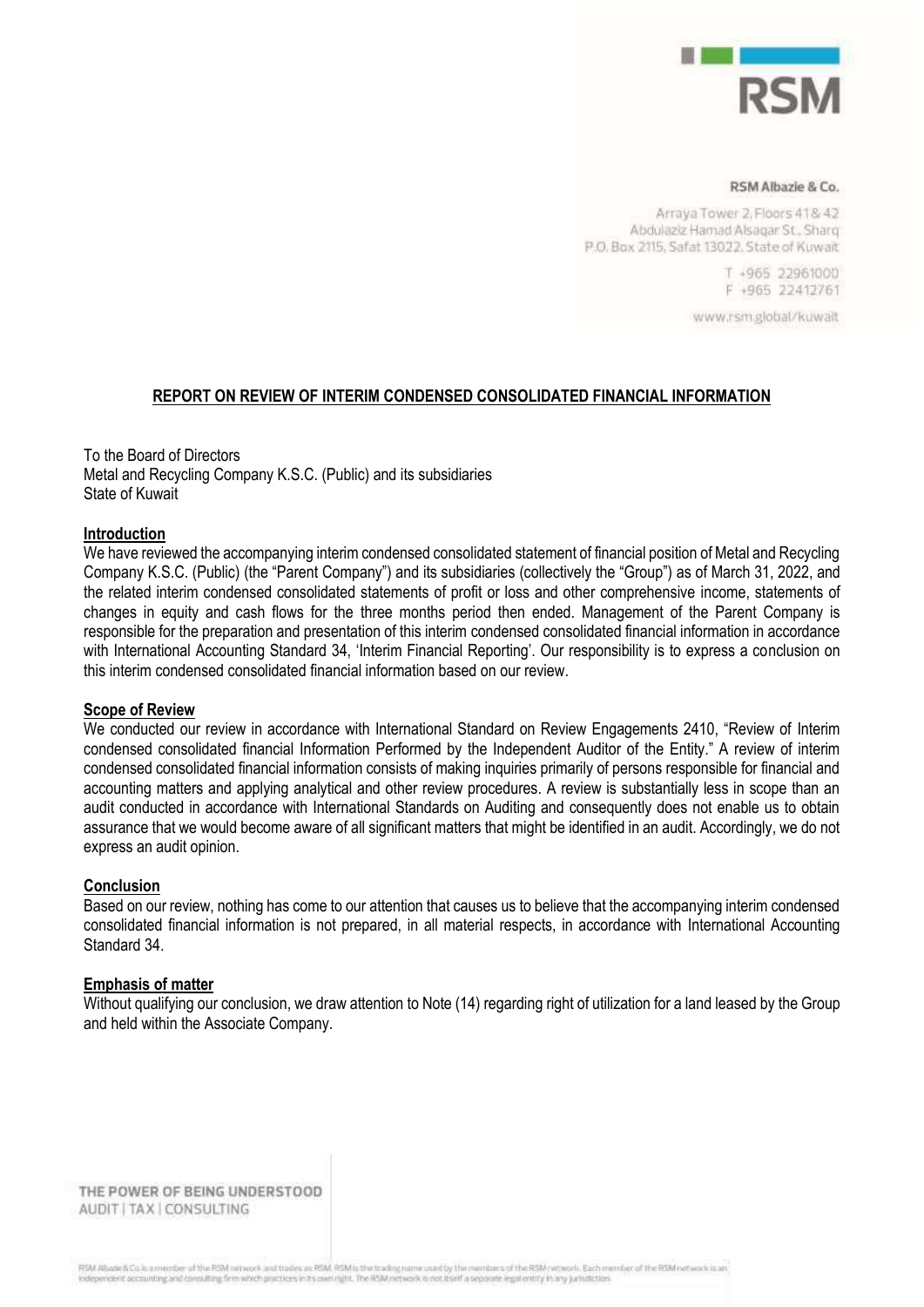

-2-

#### **Report on other Legal and Regulatory Requirements**

Furthermore, based on our review, the interim condensed consolidated financial information is in agreement with the books of account of the Parent Company. We further report that, to the best of our knowledge and belief, we have not become aware of any violations of the Companies Law No. 1 of 2016 as amended, its Executive Regulations as amended, or of the Parent Company's Memorandum of Incorporation and Articles of Association during the three months period ended March 31, 2022 that might have had a material effect on the Parent Company's financial position or results of its operation, except for the Group ownership of investment properties and conducting rental activities, not disclosed in the Parent Company Articles of Association.

We further report that, during the course of our review, to the best of our knowledge and belief, we have not become aware of any violations of the provisions of Law No 7 of 2010 concerning the Capital Markets Authority and its related regulations during the three months period ended March 31, 2022, that might have had a material effect on the Parent Company's financial position or results of its operations.

State of Kuwait May 12, 2022

Nayef M. Al Bazie License No. 91-A RSM Albazie & Co.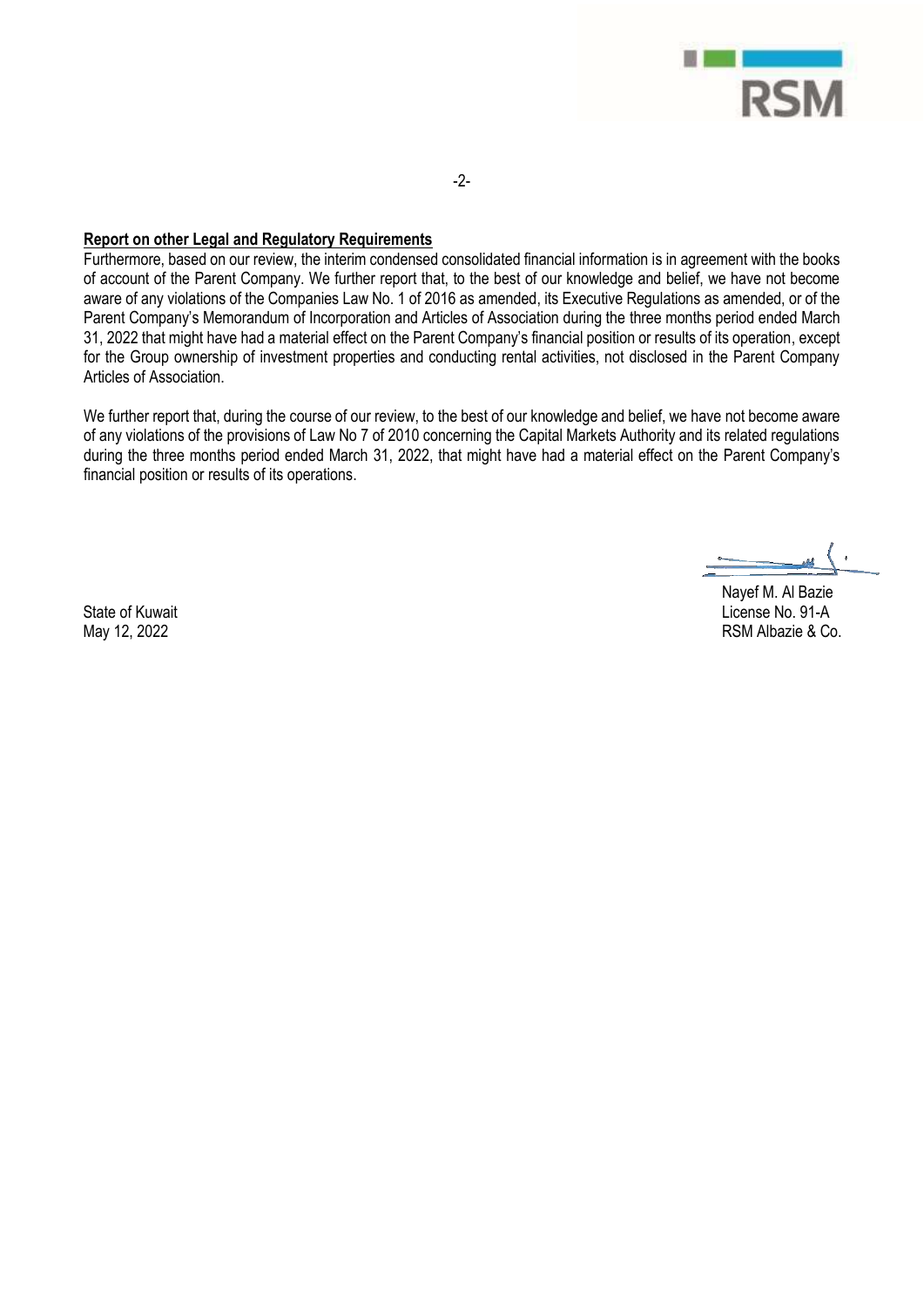### **METAL AND RECYCLING COMPANY - K.S.C. (PUBLIC) AND ITS SUBSIDIARIES INTERIM CONDENSED CONSOLIDATED STATEMENT OF FINANCIAL POSITION (UNAUDITED) AS AT MARCH 31, 2022**

(All amounts are in Kuwaiti Dinars)

|                                                              |       |                   | December 31,      |                   |
|--------------------------------------------------------------|-------|-------------------|-------------------|-------------------|
| <b>ASSETS</b>                                                |       | March 31,<br>2022 | 2021<br>(Audited) | March 31,<br>2021 |
| <b>Current assets:</b>                                       | Notes |                   |                   |                   |
| Cash and cash equivalents                                    | 3     | 5,186,670         | 4,062,273         | 5,321,928         |
| Time deposits                                                | 4     | 1,093,269         | 1,090,296         | 1,081,022         |
| Accounts receivable and other debit balances                 | 5     | 3,973,968         | 4,495,511         | 3,292,500         |
| Due from related parties                                     | 6     | 241,375           | 241,375           | 49,000            |
| Inventories                                                  |       | 161,031           | 757,990           | 673,944           |
| <b>Total current assets</b>                                  |       | 10,656,313        | 10,647,445        | 10,418,394        |
| <b>Non-current assets:</b>                                   |       |                   |                   |                   |
| Financial assets at fair value through profit and loss       |       | 34,972            | 34,972            | 34,972            |
| Investment in associate                                      |       | 6,023,828         | 6,023,828         | 5,465,720         |
| Investment properties                                        |       | 1,420,000         | 1,420,000         | 2,342,000         |
| Property, plant and equipment                                |       | 3,284,888         | 3,106,521         | 2,183,402         |
| Right of use assets                                          | 7     | 2,410,786         | 2,531,136         | 2,250,444         |
| Goodwill                                                     |       | 406,889           | 406,889           | 406,889           |
| <b>Total non-current assets</b>                              |       | 13,581,363        | 13,523,346        | 12,683,427        |
| <b>Total assets</b>                                          |       | 24,237,676        | 24,170,791        | 23,101,821        |
| <b>LIABILITIES AND EQUITY</b>                                |       |                   |                   |                   |
| <b>Current liabilities:</b>                                  |       |                   |                   |                   |
| Due to banks                                                 |       | 241,624           | 210,781           |                   |
| Finance lease payables                                       | 8     | 325,000           | 350,000           | 970,000           |
| Term loans                                                   |       | 1,058,000         | 1,058,000         | 1,056,000         |
| Lease liabilities                                            | 9     | 421,756           | 608,845           | 642,351           |
| Accounts payable and other credit balances                   |       | 2,879,933         | 2,981,658         | 5,108,377         |
| Due to related parties                                       | 6     | 2,206,003         | 2,206,621         | 1,218,708         |
| <b>Total current liabilities</b>                             |       | 7,132,316         | 7,415,905         | 8,995,436         |
| <b>Non-current liabilities:</b>                              |       |                   |                   |                   |
| Term loans                                                   |       | 4,081,949         | 3,876,183         | 680,846           |
| Lease liabities                                              | 9     | 2,287,483         | 2,281,411         | 1,880,769         |
| Provision for end of service indemnity                       |       | 1,082,332         | 1,114,245         | 1,065,385         |
| <b>Total non-current liabilities</b>                         |       | 7,451,764         | 7,271,839         | 3,627,000         |
| <b>Total liabilities</b>                                     |       | 14,584,080        | 14,687,744        | 12,622,436        |
| Equity:                                                      |       |                   |                   |                   |
| Share capital                                                |       | 10,000,000        | 10,000,000        | 10,000,000        |
| Statutory reserve                                            |       | 1,520,581         | 1,520,581         | 1,520,581         |
| Treasury shares                                              | 10    | (1,056,623)       | (1,056,623)       | (1,056,623)       |
| Effect of change in Subsidiary's equity                      |       | 402,450           | 402,450           | 402,450           |
| Accumulated losses                                           |       | (3,775,226)       | (3,828,110)       | (2,616,530)       |
| Equity attributable to shareholders of the Parent<br>Company |       | 7,091,182         | 7,038,298         | 8,249,878         |
| Non-controlling interests                                    |       | 2,562,414         | 2,444,749         | 2,229,507         |
| <b>Total equity</b>                                          |       | 9,653,596         | 9,483,047         | 10,479,385        |
| <b>Total liabilities and equity</b>                          |       | 24,237,676        | 24,170,791        | 23,101,821        |
|                                                              |       |                   |                   |                   |

Msaed Ibrahim Al Houwly<br>Chairman and Chief Executive Chairman and Chief Executive Chairman and Chief Executive Chairman and Chief Executive Chairman and Chief Executive Chairman and Chief Executive Chairman and Chief Execu Vice Chairman and Chief Executive Officer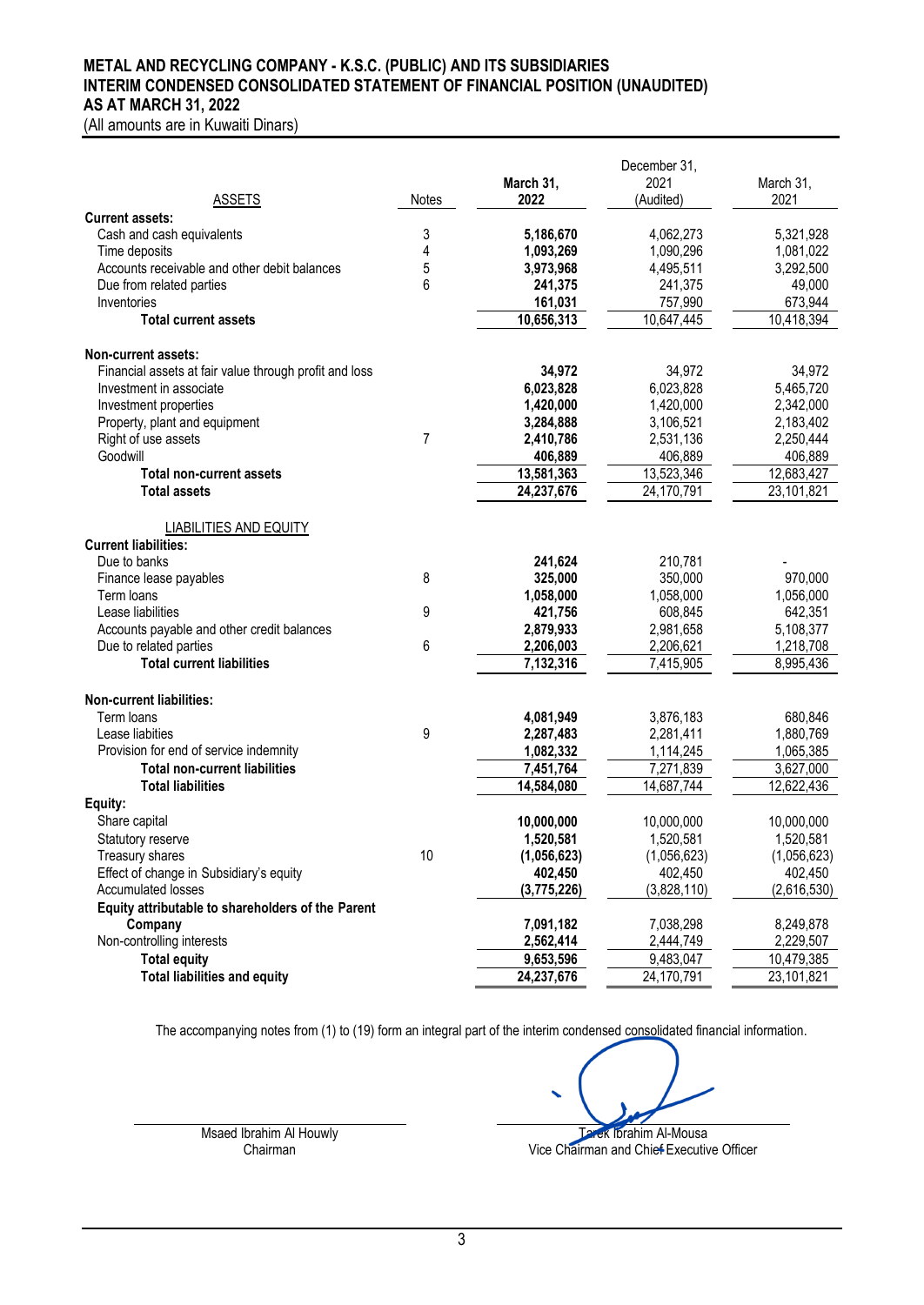## **METAL AND RECYCLING COMPANY - K.S.C. (PUBLIC) AND ITS SUBSIDIARIES INTERIM CONDENSED CONSOLIDATED STATEMENT OF PROFIT OR LOSS AND OTHER COMPREHENSIVE INCOME (UNAUDITED) FOR THE PERIOD ENDED MARCH 31, 2022**

(All amounts are in Kuwaiti Dinars)

|                                                                                                          |                | Three months ended<br>March 31, |               |  |
|----------------------------------------------------------------------------------------------------------|----------------|---------------------------------|---------------|--|
|                                                                                                          | <b>Notes</b>   | 2022                            | 2021          |  |
| Revenues:                                                                                                |                |                                 |               |  |
| Net sales                                                                                                |                | 800,640                         | 1,737,061     |  |
| Service revenue                                                                                          |                | 2,752,958                       | 2,816,179     |  |
|                                                                                                          |                | 3,553,598                       | 4,553,240     |  |
| <b>Expenses:</b>                                                                                         |                |                                 |               |  |
| Cost of sales                                                                                            |                | (634, 211)                      | (1,053,233)   |  |
| Service costs                                                                                            |                | (2,081,137)                     | (2, 138, 248) |  |
|                                                                                                          |                | (2,715,348)                     | (3, 191, 481) |  |
| <b>Gross profit</b>                                                                                      |                | 838,250                         | 1,361,759     |  |
| Staff costs                                                                                              |                | (287, 025)                      | (318, 389)    |  |
| General and administrative expenses                                                                      |                | (225, 450)                      | (802, 959)    |  |
| Selling and marketing expenses                                                                           |                | (39, 703)                       | (114, 944)    |  |
| Depreciation                                                                                             |                | (17, 438)                       | (19,660)      |  |
| Amortization for right of use assets                                                                     | $\overline{7}$ | (70, 035)                       | (69, 436)     |  |
|                                                                                                          |                | (639,651)                       | (1,325,388)   |  |
| <b>Profit from operations</b>                                                                            |                | 198,599                         | 36,371        |  |
| Interest income                                                                                          |                | 5,467                           | 4,472         |  |
| Foreign exchange gain                                                                                    |                | 21,715                          | (9,823)       |  |
| Gain on sale of property, plant and equipment                                                            |                | 54,050                          |               |  |
| Finance charges                                                                                          |                | (83, 811)                       | (69,091)      |  |
| Other provisions                                                                                         | 11             | (116, 902)                      |               |  |
| Other income                                                                                             | 12             | 91,431                          | 112,403       |  |
| Profit for the period                                                                                    |                | 170,549                         | 74,332        |  |
| Other comprehensive income for the period                                                                |                |                                 |               |  |
| Total comprehensive profit for the period                                                                |                | 170,549                         | 74,332        |  |
| Attributable to:                                                                                         |                |                                 |               |  |
| Shareholders of the Parent Company                                                                       |                | 52,884                          | (48, 733)     |  |
| Non-controlling interests                                                                                |                | 117,665                         | 123,065       |  |
|                                                                                                          |                | 170,549                         | 74,332        |  |
|                                                                                                          |                | <b>Fils</b>                     | Fils          |  |
| Basic and diluted earnings (loss) per share attributable to<br><b>Shareholders of the Parent Company</b> | 13             | 0.59                            | (0.54)        |  |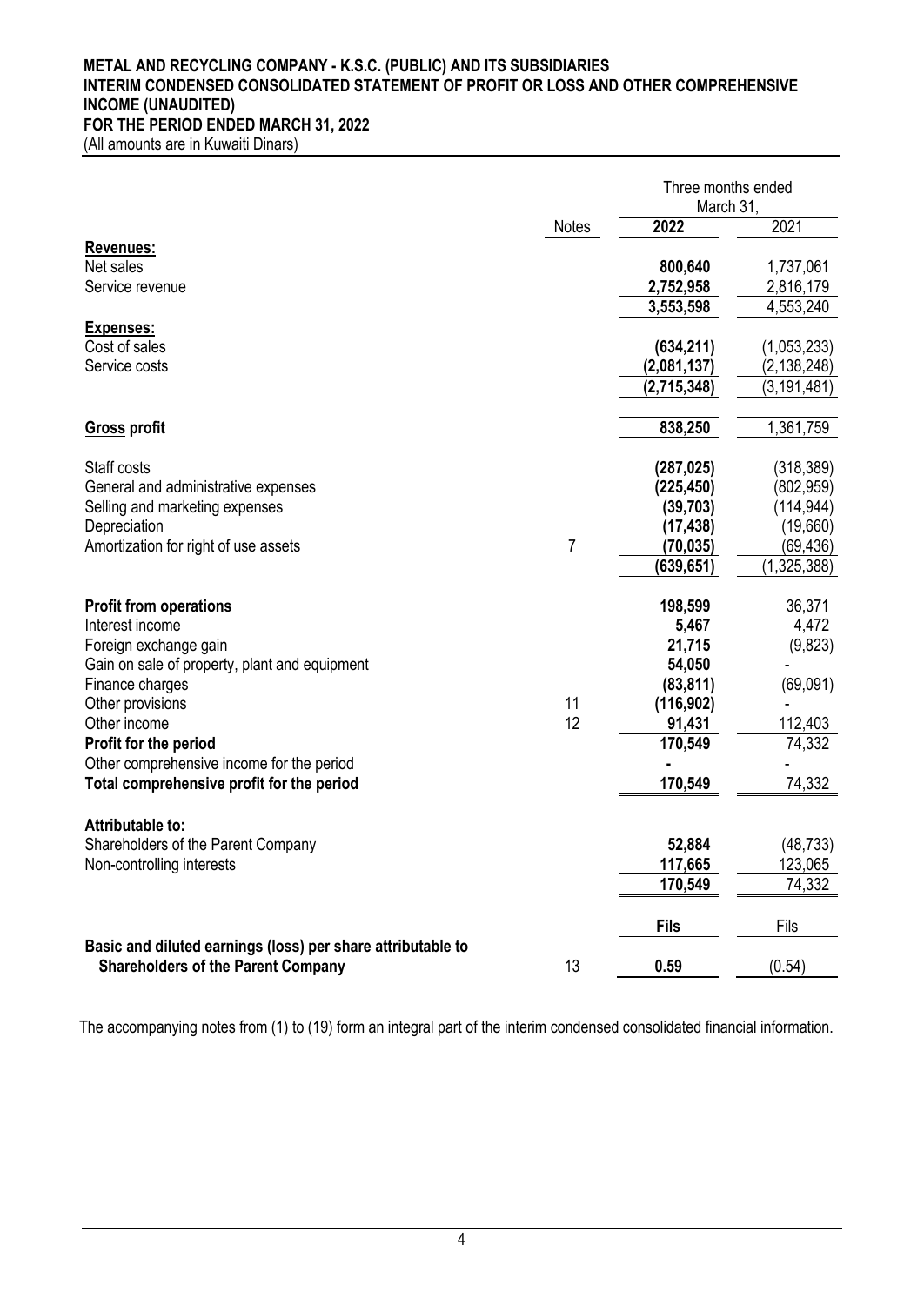## **METAL AND RECYCLING COMPANY - K.S.C. (PUBLIC) AND ITS SUBSIDIARIES INTERIM CONDENSED CONSOLIDATED STATEMENT OF CHANGES IN EQUITY (UNAUDITED) FOR THE PERIOD ENDED MARCH 31, 2022**

(All amounts are in Kuwaiti Dinars)

|                                                    | Equity attributable to shareholders of the Parent Company |           |             |                        |             |           |             |              |
|----------------------------------------------------|-----------------------------------------------------------|-----------|-------------|------------------------|-------------|-----------|-------------|--------------|
|                                                    |                                                           |           |             | Effect of<br>change in |             |           | Non -       |              |
|                                                    | Share                                                     | Statutory | Treasury    | subsidiary's           | Accumulated |           | controlling |              |
|                                                    | capital                                                   | reserve   | shares      | equity                 | losses      | Subtotal  | interests   | Total equity |
| Balance as at January 1, 2022                      | 10,000,000                                                | ,520,581  | (1,056,623) | 402,450                | (3,828,110) | 7,038,298 | 2,444,749   | 9,483,047    |
| Total comprehensive income for the period          |                                                           |           |             |                        | 52,884      | 52,884    | 117,665     | 170,549      |
| Balance as at March 31, 2022                       | 10,000,000                                                | 1,520,581 | (1,056,623) | 402,450                | (3,775,226) | 7,091,182 | 2,562,414   | 9,653,596    |
| Balance as at January 1, 2021                      | 10,000,000                                                | 1,520,581 | (1,056,623) | 402,450                | (2,567,797) | 8,298,611 | 2,376,442   | 10,675,053   |
| Total comprehensive (loss) income for the period   |                                                           |           |             |                        | (48, 733)   | (48, 733) | 123,065     | 74,332       |
| Cash dividends paid to non - controlling interests |                                                           |           |             |                        |             |           | (270,000)   | (270,000)    |
| Balance as at March 31, 2021                       | 10,000,000                                                | ,520,581  | (1,056,623) | 402,450                | (2,616,530) | 8,249,878 | 2,229,507   | 10,479,385   |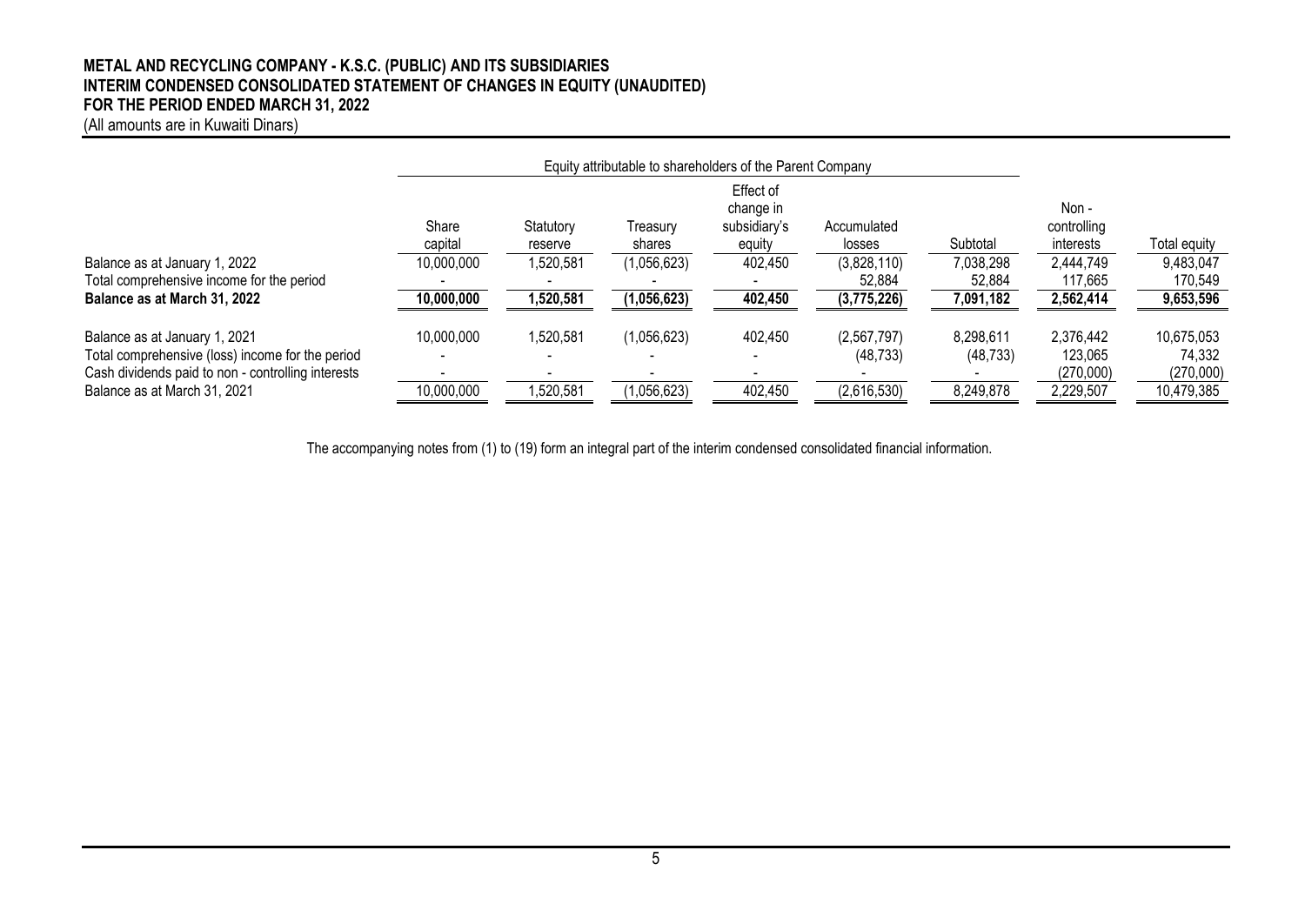## **METAL AND RECYCLING COMPANY - K.S.C. (PUBLIC) AND ITS SUBSIDIARIES INTERIM CONDENSED CONSOLIDATED STATEMENT OF CASH FLOWS (UNAUDITED) FOR THE PERIOD ENDED MARCH 31, 2022**

(All amounts are in Kuwaiti Dinars)

|                                                          |              | Three months ended<br>March 31, |            |  |
|----------------------------------------------------------|--------------|---------------------------------|------------|--|
|                                                          | <b>Notes</b> | 2022                            | 2021       |  |
| <b>Cash flows from operating activities:</b>             |              |                                 |            |  |
| Profit for the period                                    |              | 170,549                         | 74,332     |  |
| Adjustments for:                                         |              |                                 |            |  |
| Depreciation                                             |              | 110,780                         | 89,264     |  |
| Gain on sale of property, plant and equipment            |              | (54, 050)                       |            |  |
| Amortization of right of use assets                      | 7            | 120,350                         | 120,680    |  |
| Interest income                                          |              | (5, 467)                        | (4, 472)   |  |
| Finance charges                                          |              | 91,163                          | 72,631     |  |
| Provision for end of service indemnity                   |              | 52,041                          | 51,583     |  |
| Other provisions                                         | 11           | 116,902                         |            |  |
|                                                          |              | 602,268                         | 404,018    |  |
| Changes in operating assets and liabilities:             |              |                                 |            |  |
| Accounts receivable and other debit balances             |              | 521,543                         | 1,685,090  |  |
| Due from related parties                                 |              |                                 | (400)      |  |
| Inventories                                              |              | 596,959                         | 67,406     |  |
| Accounts payable and other credit balances               |              | (218, 627)                      | 381,347    |  |
| Due to related parties                                   |              | (618)                           | 371,020    |  |
| Cash flows generated from operations                     |              | 1,501,525                       | 2,908,481  |  |
| Payment for end of service indemnity                     |              | (83, 954)                       | (8, 161)   |  |
| Net cash flows generated from operating activities       |              | 1,417,571                       | 2,900,320  |  |
| <b>Cash flows from investing activities:</b>             |              |                                 |            |  |
| Net movement on time deposits                            |              | (2, 973)                        | (4,253)    |  |
| Paid for property, plant, and equipment                  |              | (289, 147)                      | (637, 871) |  |
| Proceeds from sale of property, plant and equipment      |              | 54,050                          |            |  |
| Interest income received                                 |              | 5,467                           | 4,472      |  |
| Net cash flows used in investing activities              |              | (232, 603)                      | (637, 652) |  |
| <b>Cash flows from financing activities:</b>             |              |                                 |            |  |
| Net movement in due to banks                             |              | 30,843                          |            |  |
| Net movement in Finance lease payables                   | 8            | (25,000)                        |            |  |
| Net movement in term loans                               |              | 205,766                         | (58,000)   |  |
| Payment of lease liabilities                             | 9            | (211, 490)                      | (56, 820)  |  |
| Dividends paid to non-controlling interests              |              |                                 | (270,000)  |  |
| Finance charges paid                                     |              | (60, 690)                       | (43, 668)  |  |
| Net cash flows used in financing activities              |              | (60,571)                        | (428,488)  |  |
| Net increase in cash and cash equivalents                |              | 1,124,397                       | 1,834,180  |  |
| Cash and cash equivalents at the beginning of the period |              | 3,455,484                       | 2,880,959  |  |
| Cash and cash equivalents at the end of the period       | 3            | 4,579,881                       | 4,715,139  |  |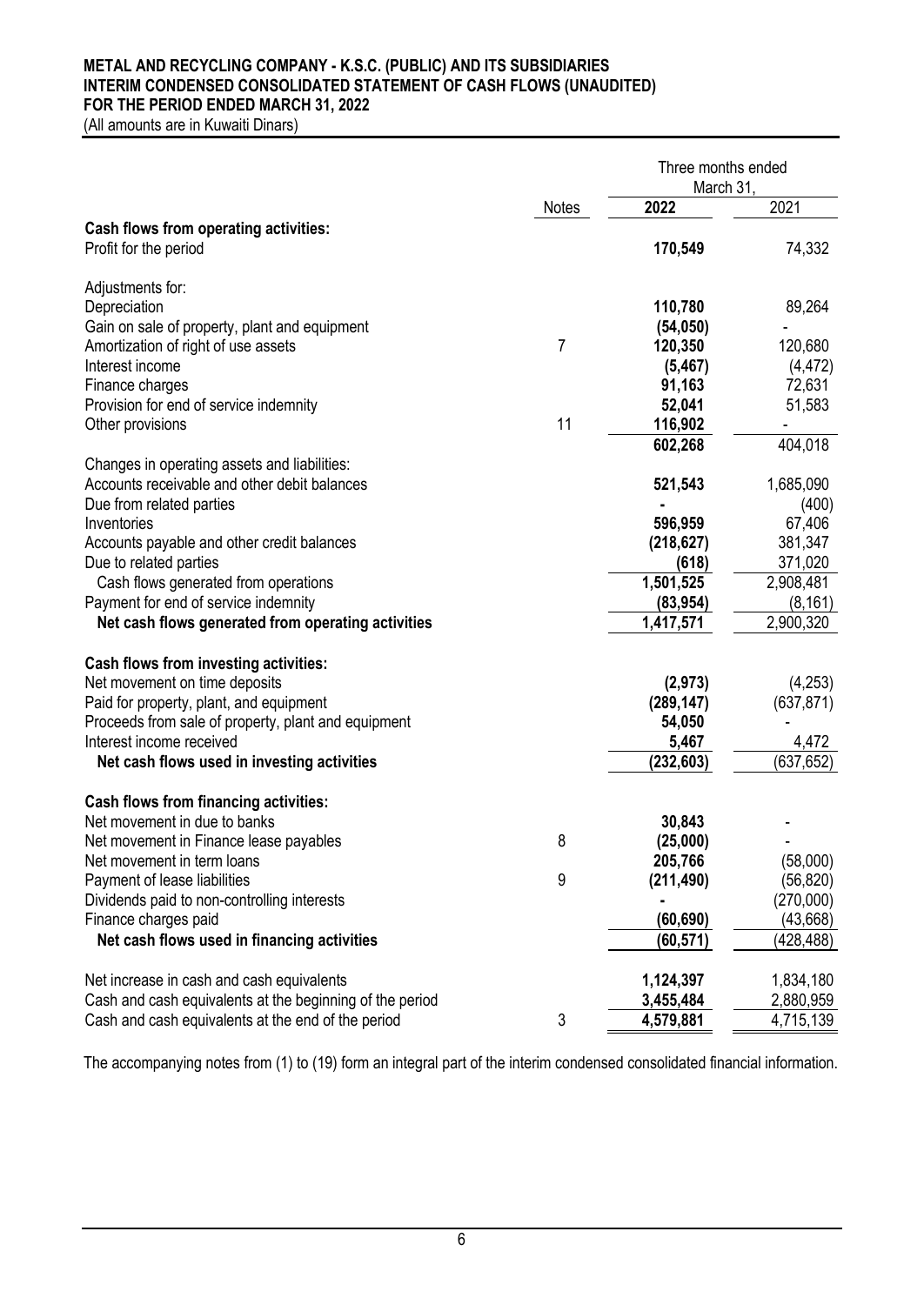(All amounts are in Kuwaiti Dinars)

#### 1. Incorporation and activities

Metal and Recycling K.S.C. (Public) the "Parent Company" is a Kuwaiti shareholding company (Public) registered in the State of Kuwait and was incorporated based on Memorandum of Incorporation Ref. No. 113 / Volume 17 dated June 10, 1987, and its subsequent amendments, the latest of which was notarized in the commercial registration under Ref. No. 12320 on August 15, 2018.

The address of the Parent Company's registered office is P.O. Box 4520, Safat 13045. State of Kuwait.

The Parent company is owned by 66.48% by Agility Public Warehousing Company – K.S.C.P. listed on the Kuwait Stock Exchange (The ultimate Parent Company).

The interim condensed consolidated financial information was authorized for issue by the Parent Company's Board of Directors on May 12, 2022.

## 2. Basis of preparation

The interim condensed consolidated financial information has been prepared in accordance with International Accounting Standard 34 "Interim Financial Reporting". The accounting policies used in the preparation of the interim condensed consolidated financial information for the period are consistent with those used in the preparation of the annual financial statements for the fiscal year ended December 31, 2021.

The Group has not early adopted any other standards, interpretations or amendments that has been issued but is not yet effective. Other amendments and interpretations apply for the first time on January 1, 2022, but do not have an impact on the interim condensed consolidated financial information of the Group.

The interim condensed consolidated financial information does not include all the information and notes required for complete financial statements prepared in accordance with International Financial Reporting Standards and should be read in conjunctions with the Group's annual consolidated financial statements for the year ended December 31, 2021. In the opinion of management, all adjustments consisting of normal recurring accruals considered necessary for a fair presentation have been included in the accompanying interim condensed consolidated financial information. Operating results for the period ended March 31, 2022, are not necessarily indicative of the results that may be expected for the year ending December 31, 2022. For further information, refer to the consolidated financial statements and notes thereto for the year ended December 31, 2021.

#### 3. Cash and cash equivalents

|                                                    | December 31,      |            |                          |  |
|----------------------------------------------------|-------------------|------------|--------------------------|--|
|                                                    | 2021<br>March 31, |            | March 31,                |  |
|                                                    | 2022              | (Audited)  | 2021                     |  |
| Cash on hand and at banks                          | 2,592,745         | 3,693,484  | 5,321,928                |  |
| Short term bank deposits                           | 2,593,925         | 368,789    | $\overline{\phantom{0}}$ |  |
|                                                    | 5,186,670         | 4,062,273  | 5,321,928                |  |
| Less: restricted cash against letters of guarantee | (606, 789)        | (606, 789) | (606, 789)               |  |
| Cash and cash equivalents as presented in the      |                   |            |                          |  |
| consolidated statement of cash flows               | 4,579,881         | 3,455,484  | 4,715,139                |  |

The effective rate on short term bank deposits was 1.2% to 1.5% per annum (December 31, 2021: 1%, March 31, 2021: Nil), these deposits have an average maturity of 30 - 91 days.

As of March 31, 2022, cash restricted by banks amounting to KD 606,789 (December 31, 2021: KD 606,789, March 31, 2021: KD 606,789) against letters of guarantee (Note 15).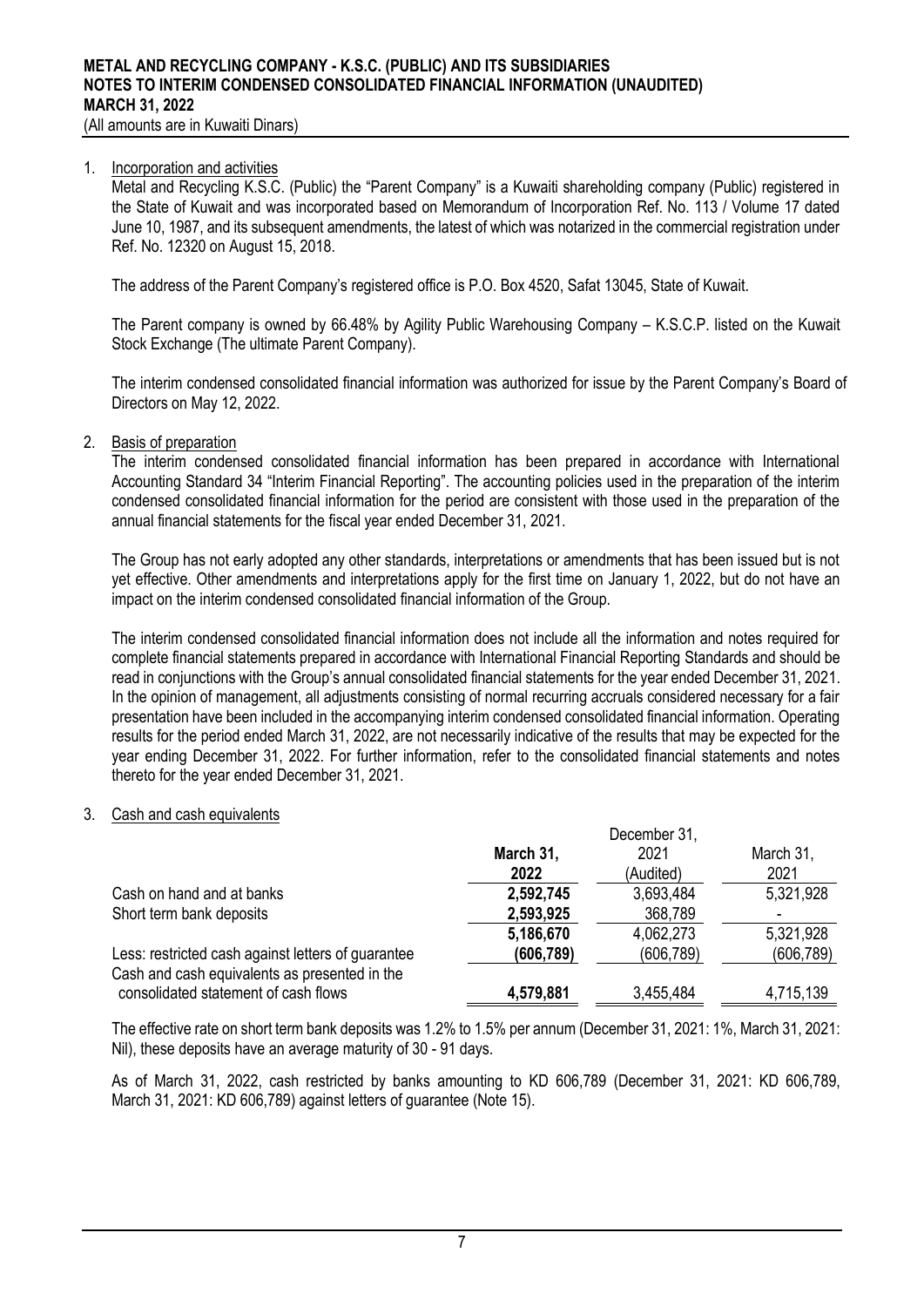(All amounts are in Kuwaiti Dinars)

#### 4. Time deposits

The effective rate on time deposits ranged from 1.125% to 1.25% per annum (December 31, 2021: 1.125% to 1.25% per annum, March 31, 2021: 1.250% to 1.375% per annum), those deposits have an average maturity ranged from 185 to 365 days.

Time deposits amounting to KD 869,415 (December 31, 2021: KD 869,415, March 31, 2021: KD 775,823) are pledged against letters of guarantee.

December 24

# 5. Accounts receivable and other debit balances

| March 31,     | 2021               | March 31,                          |
|---------------|--------------------|------------------------------------|
|               |                    | 2021                               |
|               | 10,796,390         | 9,749,847                          |
| (8, 275, 948) | (8,275,948)        | (8, 233, 111)                      |
| 2,501,823     | 2,520,442          | 1,516,736                          |
| 1,018,889     | 897,734            | 1,070,693                          |
| (845,191)     | (845,191)          | (845,191)                          |
| 173,698       | 52,543             | 225,502                            |
| 917,420       | 1,197,570          | 1,046,348                          |
| (329,310)     | (470, 845)         | (234,517)                          |
| 588,110       | 726,725            | 811,831                            |
|               | 440,000            |                                    |
| 293,963       | 353,168            | 78,406                             |
| 156,774       | 116,519            | 89,592                             |
| 193,670       | 221,333            | 39,696                             |
| 65,930        | 64,781             | 530,737                            |
| 3,973,968     | 4,495,511          | 3,292,500                          |
|               | 2022<br>10,777,771 | <b>DUUUIIIDUI UT.</b><br>(Audited) |

(a) The movement on provision for expected credit losses during the period / year is as follows:

|                                               | December 31, |           |           |  |
|-----------------------------------------------|--------------|-----------|-----------|--|
|                                               | March 31,    | 2021      | March 31, |  |
|                                               | 2022         | (Audited) | 2021      |  |
| Balance at the beginning of the period / year | 9,591,984    | 9,312,819 | 9,312,819 |  |
| Charged for the period / year                 | ٠            | 309,194   |           |  |
| Utilized during the period / year             | (141,535)    | (30,029)  |           |  |
| Balance at the end of the period / year       | 9,450,449    | 9,591,984 | 9,312,819 |  |

(b) Due from sale of an investment property represents cash consideration amounting of KD 960,000, net of Iqara finance installments of KD 520,000 as of December 31, 2021, related to an investment property, where the Group net off the cash consideration amount and lgara finance installments, as the lending Bank collected the cash consideration from the buyer and paid the net amount of KD 440,000 to the Group, after deducting Iqara finance installments, during the period ended March 31, 2022.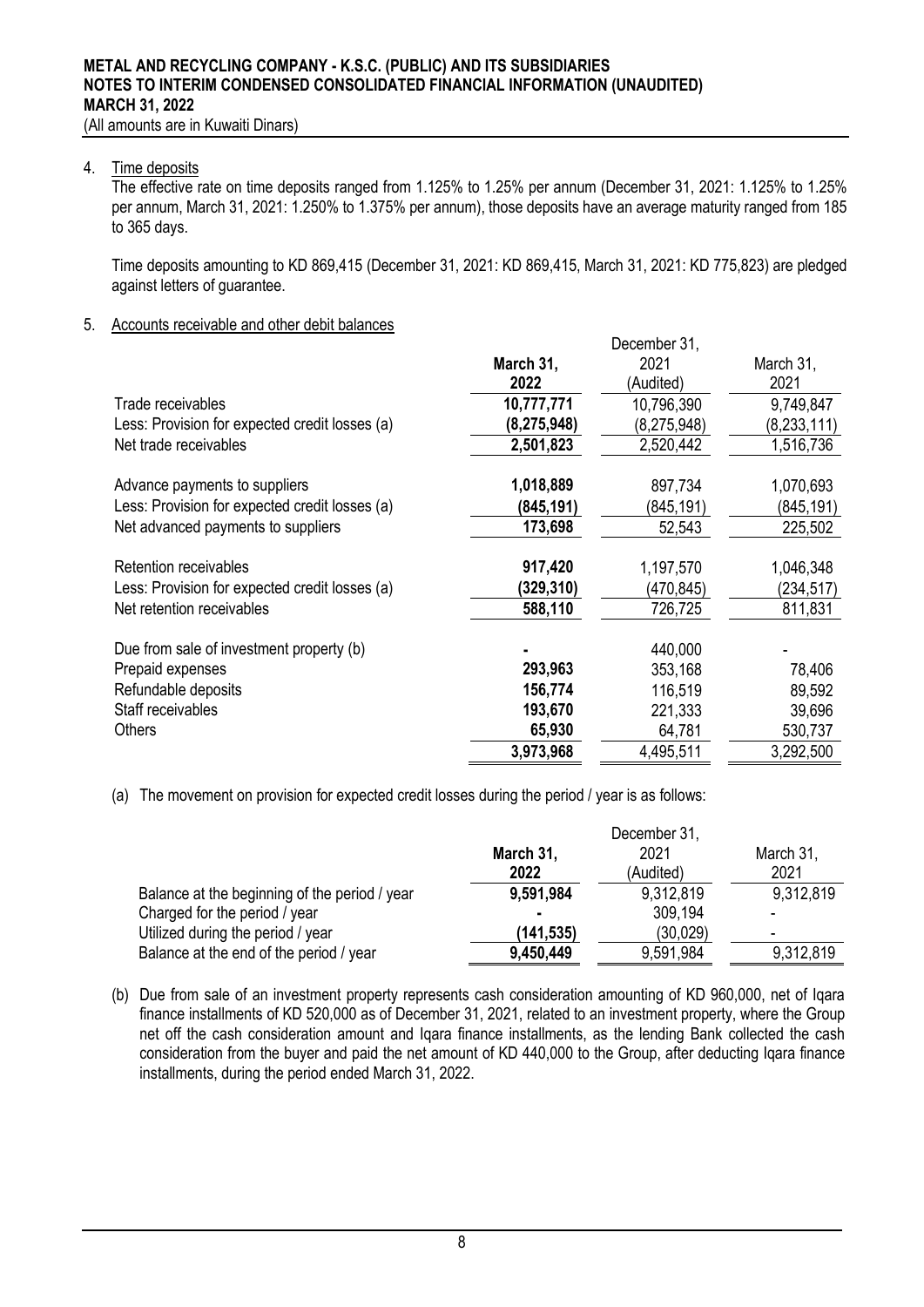#### 6. Related parties' disclosures

The Group has entered into various transactions with related parties i.e., Major shareholders, Board of Directors, key management personnel, associate, entities under common control and other related parties in the normal course of business. Prices and terms of payment are approved by the Group's management. Significant related party balances and transactions are as follows:

## **Balances included in interim condensed consolidated statement of financial position.**

|                                      | <b>Maior</b><br>shareholder | <b>Entities</b><br>under<br>common<br>control | <b>Associate</b>              | <b>Others</b> | March 31.<br>2022          | December<br>31.2021<br>(Audited) | March 31,<br>2021 |
|--------------------------------------|-----------------------------|-----------------------------------------------|-------------------------------|---------------|----------------------------|----------------------------------|-------------------|
| Due from<br>related parties          |                             | 8.000                                         | 1.000                         | 232.375       | 241.375                    | 241,375                          | 49,000            |
| Due to related<br>parties<br>Accrued | (2, 144, 379)               |                                               | -                             | (61, 624)     | (2,206,003)                | (2,206,621)                      | (1,218,708)       |
| expenses<br>Term loans               | (180,000)<br>-              | (3, 158, 500)                                 | $\overline{\phantom{a}}$<br>- | ۰<br>-        | (180,000)<br>(3, 158, 500) | (180.000)<br>(2,884,500)         | (180,000)         |

On April 12, 2021, the Parent Company signed a loan agreement with a related party (company under common control) for a maximum amount of KD 10,000,000, bearing interest rate 4% per annum, over the Central Bank of Kuwait discount rate, due upon which of the following occurs first:

A.

- After the expiration of 5 years from, date April 12, 2021, or,
- When there is a change in the control of the Ultimate Parent company over the Parent Company.

B.

Upon an early payment request in the event of insolvency or early payment.

The loan is convertible into ordinary shares at a conversion price of 100 fils, on or before the maturity date, at the lender's option.

During the period ended March 31, 2022, the Parent Company withdrew additional amount of KD 274,000 from the original loan facility.

### **Transactions included in interim condensed consolidated statement of profit or loss**

|                                                 | <b>Major</b><br>shareholder | <b>Entities under</b><br>common<br>control | March 31,<br>2022               | March 31,<br>2021 |
|-------------------------------------------------|-----------------------------|--------------------------------------------|---------------------------------|-------------------|
| Finance charges                                 |                             | (44, 637)                                  | (44, 637)                       |                   |
| General and administrative expenses             | (18, 843)                   |                                            | (18, 843)                       | (17, 833)         |
| <b>Compensation to key management personnel</b> |                             |                                            |                                 |                   |
|                                                 |                             |                                            | Three months ended<br>March 31, |                   |
|                                                 |                             |                                            | 2022                            | 2021              |
| Short term benefits                             |                             |                                            | 78,008                          | 58,684            |
| <b>Terminal benefits</b>                        |                             |                                            | 3,377                           | 2,276             |
|                                                 |                             |                                            | 81,385                          | 60,960            |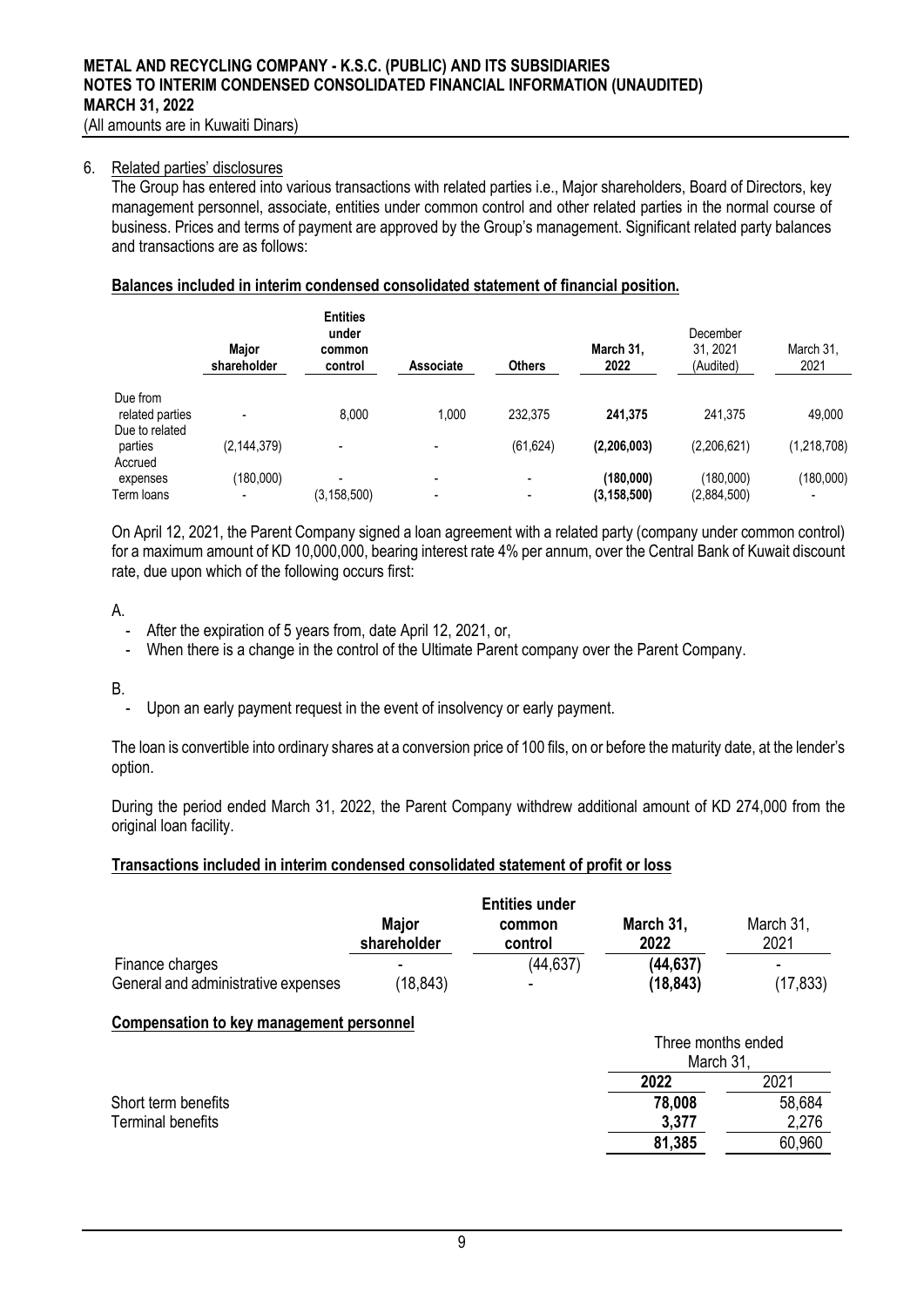(All amounts are in Kuwaiti Dinars)

#### 7. Right of use assets

The Group leases buildings and land. The average lease term is from 5 to 10 years.

The movement of right to use assets and the allocation of amortization charges are as follows:

|                                           | <b>Buildings</b> | Land      | Total      |
|-------------------------------------------|------------------|-----------|------------|
| Net carrying amount as at January 1, 2022 | 612,594          | 1,918,542 | 2,531,136  |
| Amortization charge for the period        | (51,050)         | (69, 300) | (120, 350) |
| Net carrying amount as at March 31, 2022  | 561,544          | 1,849,242 | 2,410,786  |
| Net carrying amount as at January 1, 2021 | 213,988          | 2,157,136 | 2,371,124  |
| Amortization charge for the period        | (51, 617)        | (69,063)  | (120,680)  |
| Net carrying amount as at March 31, 2021  | 162,371          | 2,088,073 | 2,250,444  |

Amortization charged for the period is allocated as follows:

|                                                                      | <b>IVIGIUII JI.</b><br>2022 | $N$ $N$ $N$ $N$ $N$<br>2021 |
|----------------------------------------------------------------------|-----------------------------|-----------------------------|
| Service costs                                                        | 50,315                      | 51.244                      |
| Interim condensed Consolidated statement of profit or loss and other |                             |                             |
| comprehensive income                                                 | 70,035                      | 69.436                      |
|                                                                      | 120,350                     | 120,680                     |

**March 31,** 

March 21

## 8. Finance lease payables

|                                          |           | December 31, |           |
|------------------------------------------|-----------|--------------|-----------|
|                                          | March 31, | 2021         | March 31, |
|                                          | 2022      | (Audited)    | 2021      |
| Total finance lease payables             | 332,089   | 368,328      | 985,968   |
| Less: Unamortized future finance charges | (7,089)   | (18,328)     | (15,968)  |
|                                          | 325,000   | 350,000      | 970,000   |

The Group entered into leasing financing agreements with a local bank to finance the purchase of investment properties, for three quarterly payments of KD 25,000 each and a final payment of KD 275,000, due on August 31, 2022, with an option to buy upon full settlement of contractual payments. During the period ended on March 31, 2022, an amount of KD 25,000 of lease payments has been made.

Investment properties are registered under the lending Bank's name as collateral for contractual rental payments.

The average effective rate of charge was 3% per annum above the Central Bank of Kuwait discount rate as at March 31, 2022 (2021: 3% per annum above the Central Bank of Kuwait discount rate).

#### 9. Lease liabilities

The movement of lease liabilities during the period was as follows:

|                                               | December 31, |            |           |  |
|-----------------------------------------------|--------------|------------|-----------|--|
|                                               | March 31,    | 2021       | March 31, |  |
|                                               | 2022         | (Audited)  | 2021      |  |
| Balance at the beginning of the period / year | 2,890,256    | 2,550,977  | 2,550,977 |  |
| Additions                                     |              | 651,196    |           |  |
| Financing charges                             | 30,473       | 107,363    | 28,963    |  |
| Payments                                      | (211, 490)   | (410, 100) | (56, 820) |  |
| Rent concessions                              |              | (9,180)    |           |  |
| Balance at the end of the period / year       | 2,709,239    | 2,890,256  | 2,523,120 |  |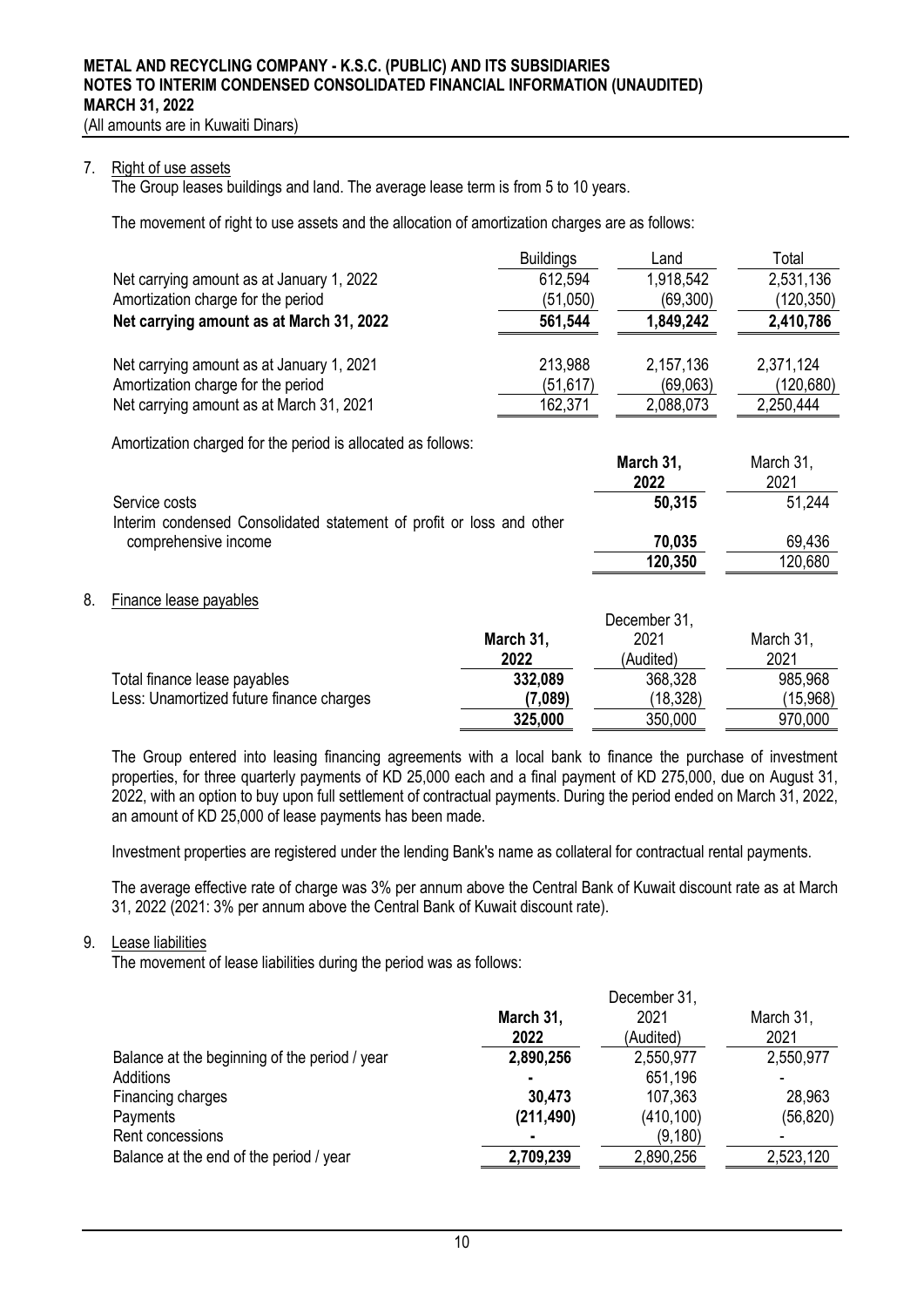(All amounts are in Kuwaiti Dinars)

The lease obligations are classified in the interim condensed consolidated statement of financial position as follows:

|                     |           | December 31,      |           |  |
|---------------------|-----------|-------------------|-----------|--|
|                     | March 31, | 2021<br>March 31, |           |  |
|                     | 2022      | (Audited)         | 2021      |  |
| Current portion     | 421,756   | 608,845           | 642,351   |  |
| Non-current portion | 2,287,483 | 2,281,411         | 1,880,769 |  |
|                     | 2,709,239 | 2,890,256         | 2,523,120 |  |

#### 10. Treasury shares

|                              | December 31, |             |             |  |
|------------------------------|--------------|-------------|-------------|--|
|                              | March 31,    | 2021        |             |  |
|                              | 2022         | (Audited)   | 2021        |  |
| Number of shares             | 9,899,225    | 9,899,225   | 9,899,225   |  |
| Percentage of paid-up shares | 9.89%        | 9.89%       | 9.89%       |  |
| Market value                 | 821,636      | 940.426     | 1,247,302   |  |
| Cost                         | (1,056,623)  | (1,056,623) | (1,056,623) |  |

In accordance with the decision of the Capital Markets Authority on December 30, 2013, The Parent Company's management has allotted an amount equal to treasury shares balance from the statutory reserve as of March 31, 2022. Such amount will not be available for distribution during treasury shares holding period.

## 11. Other provisions

on April 22, 2022, The Group received Zakat tax assessment from the Ministry of Finance for an amount of KD 116,902 representing additional taxes for the years ended December 31, 2014, until December 31, 2018. Management of the Parent Company did not agree with the basis of this additional tax assessment and is planning to submit an appeal before the Ministry of Finance within the stipulated deadline of sixty days on the assessed Zakat amount.

This Zakat assessment was considered a subsequent adjusting event, and accordingly the amount was recorded as a provision in the condensed consolidated financial information for the current period.

#### 12. Other income

|             | Three months ended<br>March 31 |         |
|-------------|--------------------------------|---------|
|             | 2022                           | 2021    |
| Rent income | 27,150                         | 39,443  |
| Others      | 64,281                         | 72,960  |
|             | 91,431                         | 112,403 |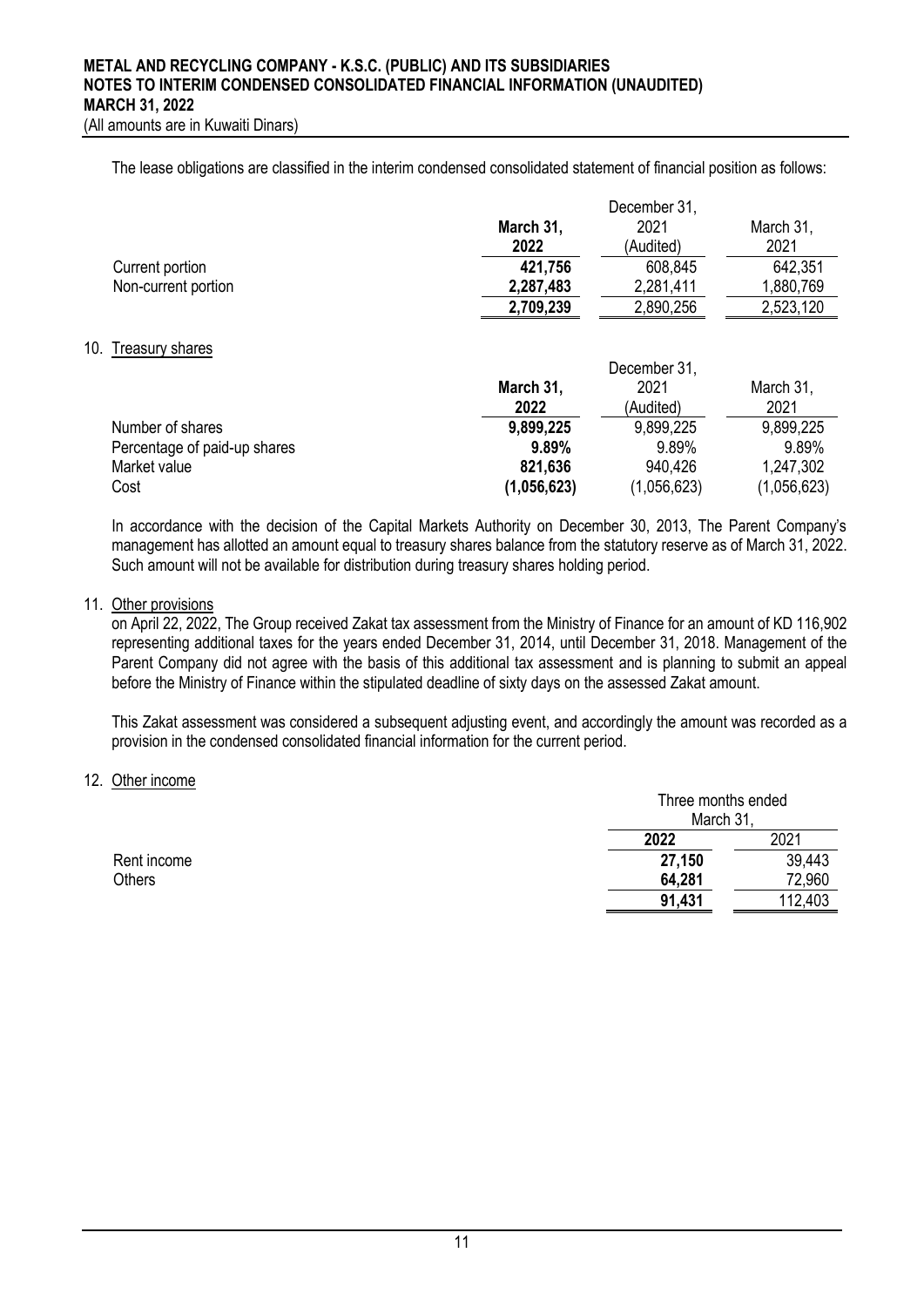#### 13. Basic and diluted earnings (loss) per share attributable to Shareholders of the Parent Company

There are no potential dilutive ordinary shares. The information necessary to calculate basic earnings (loss) per share based on the weighted average number of shares outstanding during the period as follows:

|                                                                                                   | Three months ended<br>March 31, |               |
|---------------------------------------------------------------------------------------------------|---------------------------------|---------------|
|                                                                                                   | 2022                            | 2021          |
| Net profit (loss) for the period attributable to Parent Company' Shareholders                     | 52,884                          | (48, 733)     |
|                                                                                                   | <b>Shares</b>                   | <b>Shares</b> |
| Number of outstanding shares:<br>Number of issued and fully paid shares                           | 100,000,000                     | 100,000,000   |
| Less: Weighted average number of treasury shares                                                  | (9,899,225)                     | (9,899,225)   |
| Weighted average number of shares outstanding                                                     | 90,100,775                      | 90,100,775    |
|                                                                                                   | <b>Fils</b>                     | Fils          |
| Basic and diluted earnings (loss) per share attributable to Shareholders of the<br>Parent Company | 0.59                            | (0.54)        |

As at March 31, 2022, there is a term loan convertible into ordinary shares (Note 6), It does not have a dilutive effect on the earnings per share due to its nature.

### 14. Rights of utilization

The Parent Company's operations are established on right of utilization of a land, plot 85, Mina Abdullah, for an area of 548,437.5 square meters, leased from Public Authority for Industry, pursuant to the contract signed on July 16, 2020, for 5 years ending on July 15, 2025. The Parent Company granted a usufruct contract to the Associate Company – Real Estate Development Company W.L.L., Pursuant to a usufruct letter approved by the Public Authority for Industry.

#### 15. Contingent liabilities

The Group is contingently liable against the following:

|                      |           | December 31,      |           |  |  |
|----------------------|-----------|-------------------|-----------|--|--|
|                      | March 31, | 2021<br>March 31, |           |  |  |
|                      | 2022      | (Audited)         | 2021      |  |  |
| Letters of guarantee | 8,608,835 | 8,842,259         | 8,265,163 |  |  |

Certain letters of guarantee are secured by cash and cash equivalent, time deposits (Notes 3 and 4).

### 16. Shareholders' Annual General Assembly

The Shareholders' Annual General Assembly for the year ended December 31, 2021, has not been held until the date of preparation of this interim condensed consolidated financial information. Accordingly, the consolidated financial statements for the year then ended have not been approved by the Parent Company's General Assembly. The interim condensed consolidated financial information for the period ended March 31, 2022, do not include any adjustment which might have been required had the Parent company's General Assembly did not approve the consolidated financial statements for the year then ended.

The Shareholders' Annual Ordinary General Assembly of the of the parent company, held on May 6, 2021, approved the consolidated financial statements for the year ended on December 31, 2020, and also approved not to distribute cash dividends, bonus shares or remuneration to members of the Board of Directors for the year ended December 31, 2020.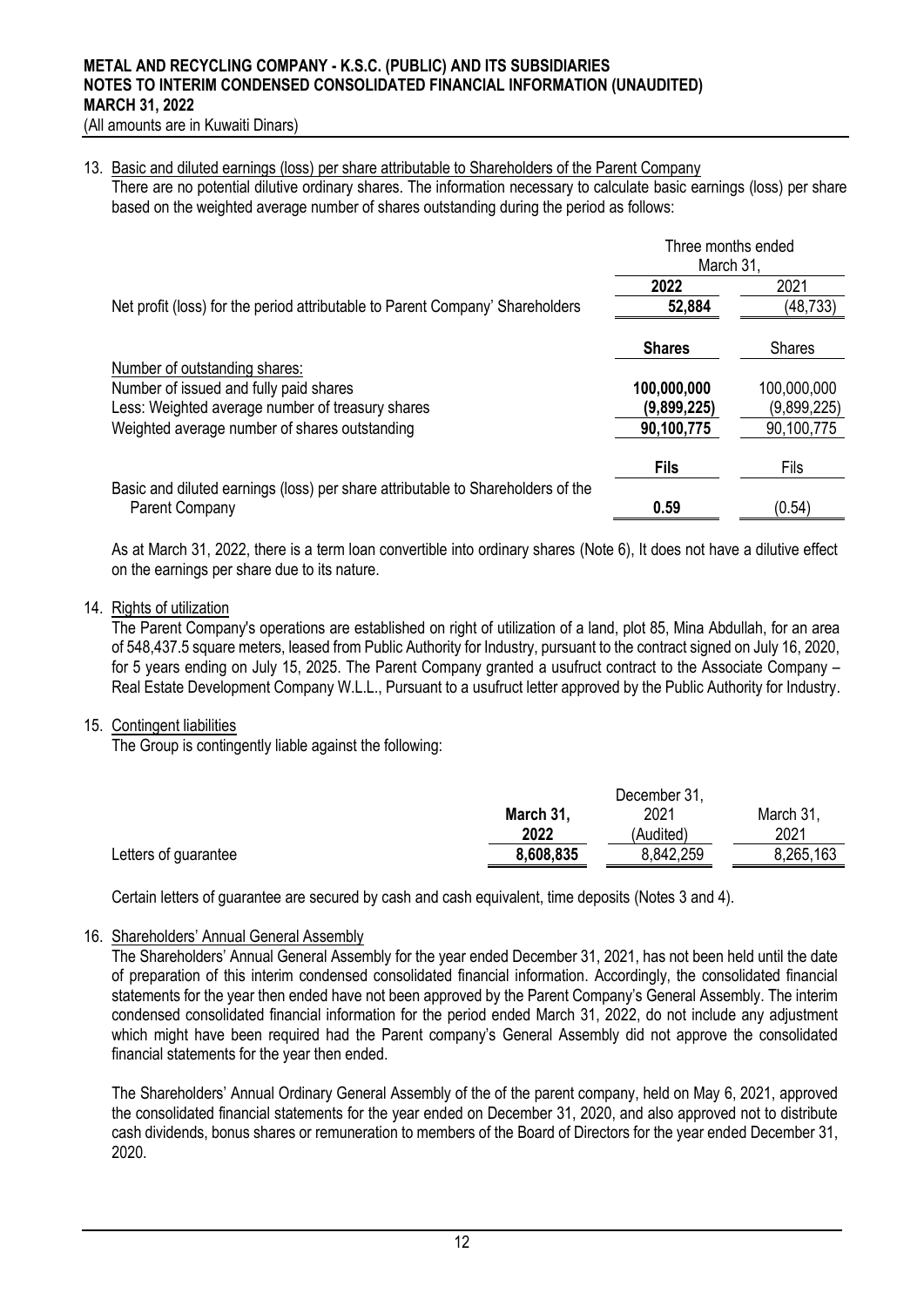### 17. Legal claims

There are certain lawsuits raised by/against the Group, the results of which cannot be assessed till being finally cleared by the court. In the opinion of the Group's Management, there will be no material adverse impact on the Group consolidated financial statements, hence no provisions were recorded in the Group's records as of the reporting date due to the sufficiency of the currently recorded provisions for those claims as of the reporting date.

On June 13, 2017, the Parent Company, submitted a financial claim with the amount of KD 25,415,961 (twenty-five million four hundred and fifteen thousand nine hundred and sixty-one Kuwaiti dinars), and the claim is still under study by the Public Authority for Industry and the Ministry of Commerce and Industry, which referred the matter to the Council of Ministers, to examine the competent committee for assessing compensation, and this claim is based on the Parent Company's eligibility for compensation (In accordance with the principle of compensation established by Law No. 105/1980 regarding state property and its executive regulations, and also established by virtue of the contract concluded with the Public Authority for Industry regarding the exploitation of the land, Contract No. 27/2013 dated on June 19, 2013 and stated in Article 13), according to similar cases in the same geographical location.

Before the Administrative Authority decided on this claim and working on providing alternative lands to the Parent Company from its current location in which the administrative building, factory, and scrap yard were located, it issued a decision on January 25, 2021, to displace the Parent Company from its location in South Amghara, and since the Administrative Authority has violated the said decision and what was agreed upon during the meeting with the Public Authority for Industry and the Parent Company on September 29, 2019, that the transfer to the new site will take place after the installation of power and implementation of organizational structure.

Accordingly, the Parent Company, considered that the violation by the administrative authority had caused damages, as a result, it prepared a supplementary financial claim to the previous one, bringing the total claim to KD 58,500,000 (Fifty-eight million and five hundred thousand Kuwaiti Dinars). The matter is still under investigation with the Public Authority for Industry and the Ministry of Commerce and Industry and not been resolved till date.

## 18. Segments information

The Group is organized into functional divisions to manage its various lines of business. The Group operates mainly in the State of Kuwait. For the purposes of segment reporting, the Group's management has allocated its products and services into the following operating segments:

# A. Waste Management & Recycling

Represents importing machines and material necessary for shredding, sorting, cutting, and shearing of metals, selling waste scrap inside and outside State of Kuwait, cutting and shearing of metals, recycling of waste, plastic, rubbles, environmental waste, and trading in the recycled materials. Includes cleaning roads and buildings, cities cleaning contracts, and security services .

#### B. Services Department - HVAC

Represents maintenance of tools and technical supplies, electric generators, cleaning services, metal pipes, constructions ceiling maintenance, bridges erection, cleaning and sanitary contracts, selling and buying cleaning powders, extinguishing tool works, fire alarm machines and air conditions contracts and maintenance.

## C. Services Department – Cleaning

Includes the recycling, treatment, and disposal of metallic, plastic and medical waste.

D. Other Includes all types of investments, goodwill, and other activities.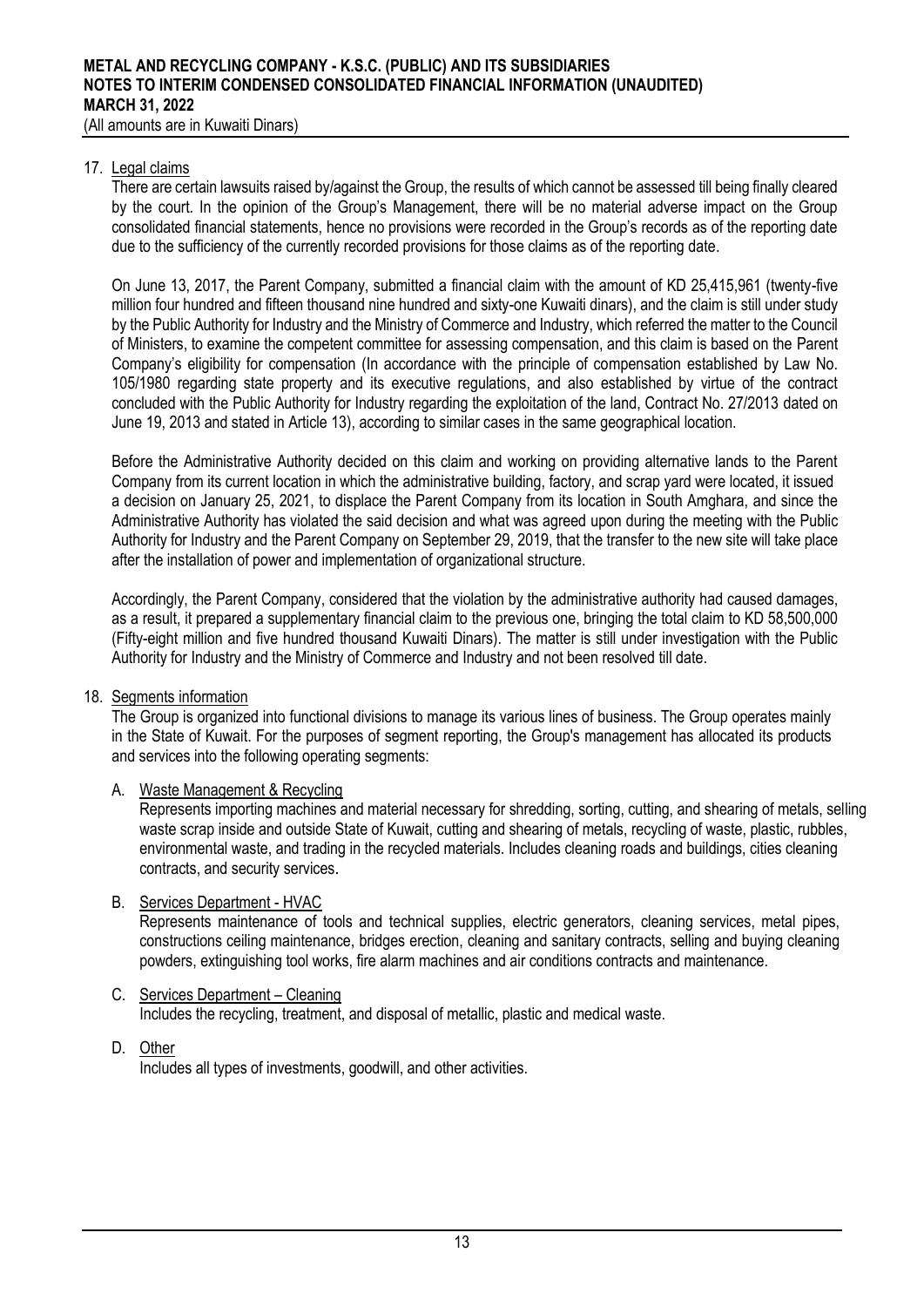| Financial details of the above operating segments are as follows: |  |
|-------------------------------------------------------------------|--|
|-------------------------------------------------------------------|--|

|                                       |                           |                                       | December 31, 2021  |                         |                    |                         |
|---------------------------------------|---------------------------|---------------------------------------|--------------------|-------------------------|--------------------|-------------------------|
|                                       | March 31, 2022            |                                       | (Audited)          |                         | March 31, 2021     |                         |
|                                       | <b>Segments</b><br>assets | <b>Segments</b><br><b>liabilities</b> | Segments<br>assets | Segments<br>liabilities | Segments<br>assets | Segments<br>liabilities |
| Waste Management                      |                           |                                       |                    |                         |                    |                         |
| & Recycling                           | 7,312,565                 | 11,631,849                            | 7,426,932          | 11,544,237              | 7,092,679          | 9,337,645               |
| Services Department                   |                           |                                       |                    |                         |                    |                         |
| – HVAC                                | 9,485,345                 | 2,633,422                             | 9,359,012          | 2,862,697               | 9,050,430          | 2,998,932               |
| Services Department<br>- Cleaning and |                           |                                       |                    |                         |                    |                         |
| security                              | 1,018,577                 | 278,315                               | 963,473            | 237,640                 | 1,093,674          | 254,785                 |
| Others                                | 6,421,189                 | 40,494                                | 6,421,374          | 43.170                  | 5,865,038          | 31,074                  |
|                                       | 24,237,676                | 14,584,080                            | 24,170,791         | 14,687,744              | 23,101,821         | 12,622,436              |

|                                                                                 | Three months ended<br>March 31, |                           |                     |                    |  |
|---------------------------------------------------------------------------------|---------------------------------|---------------------------|---------------------|--------------------|--|
|                                                                                 |                                 |                           |                     |                    |  |
|                                                                                 | 2022                            |                           |                     | 2021               |  |
|                                                                                 | <b>Segments</b><br>revenue      | <b>Segments</b><br>result | Segments<br>revenue | Segments<br>result |  |
| Waste Management & Recycling<br>Services Department - HVAC (Heating ventilation | 908,533                         | (7, 753)                  | 1,834,954           | 392,995            |  |
| and Air conditioning)                                                           | 2,111,153                       | 354,772                   | 2,260,582           | 346,001            |  |
| Services Department - Cleaning                                                  | 350,723                         | 28,089                    | 335,916             | 48,163             |  |
| <b>Others</b>                                                                   | 183,189                         | (204,559)                 | 121,788             | (712, 827)         |  |
|                                                                                 | 3,553,598                       | 170,549                   | 4,553,240           | 74,332             |  |

## 19. Fair value of financial instruments

The Group measures financial assets at fair value at each reporting date.

Fair value is the price that would be received to sell an asset or paid to transfer a liability in an orderly transaction between market participants at the measurement date. The fair value measurement is based on the presumption that the transaction to sell the asset or transfer the liability takes place either:

- In the principal market for the asset or liability.
- In the absence of a principal market, in the most advantageous market for the asset or liability

All assets and liabilities for which fair value is measured or disclosed in the financial statements are categorized within the fair value hierarchy, described as follows, based on the lowest level input that is significant to the fair value measurement as a whole:

Level 1: Quoted (unadjusted) market prices in active markets for identical assets or liabilities.

- Level 2: Valuation techniques for which the lowest level input that is significant to the fair value measurement is directly or indirectly observable.
- Level 3: Valuation techniques for which the lowest level input that is significant to the fair value measurement is unobservable.